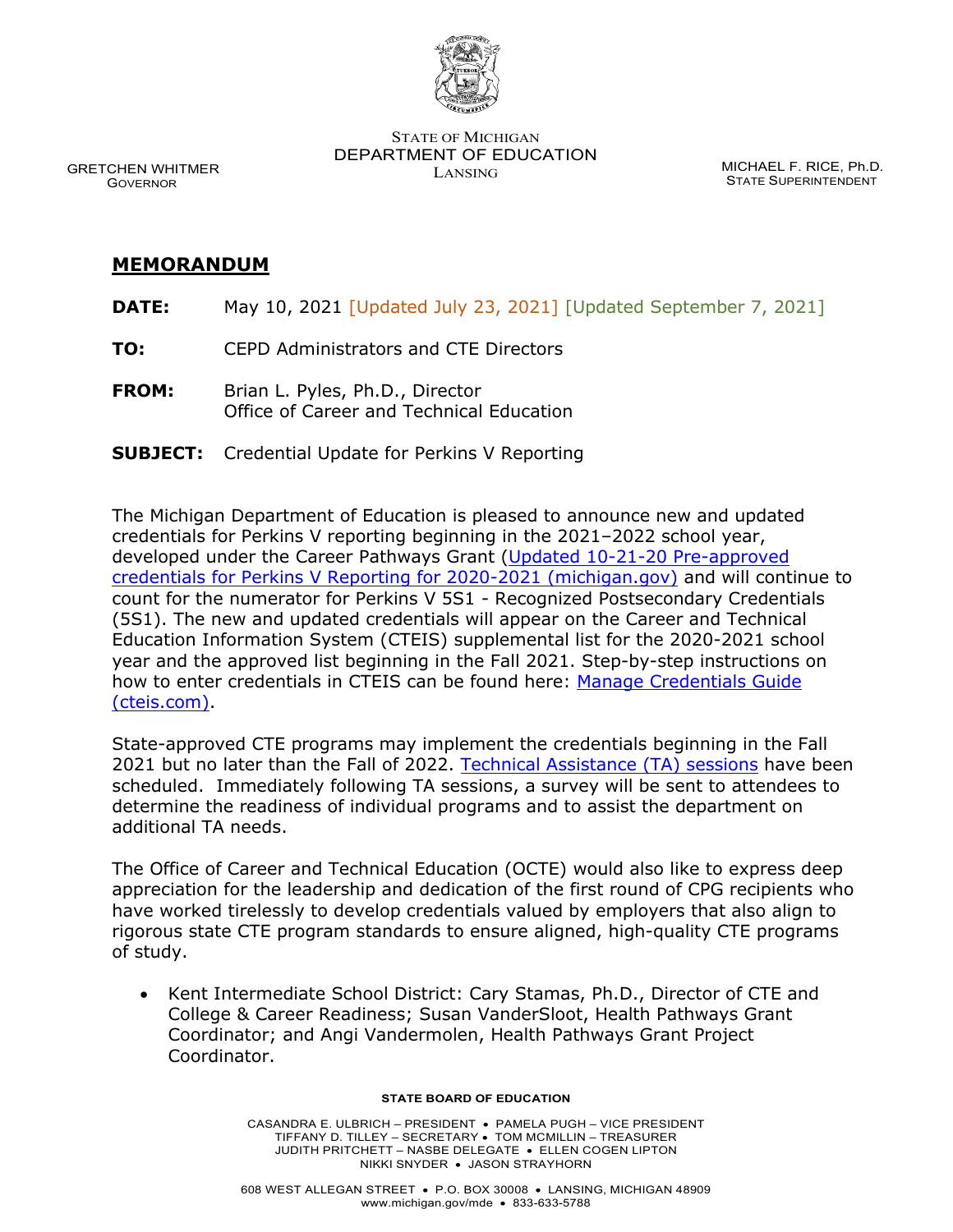- Genesee Intermediate School District: Diana Allard, Executive Director of Career and Technical Education; Susan Carlson, Grant Coordinator Perkins V; as well as Charmian Fletcher, Associate Superintendent for 21st Century Learning/CTE Director for Shiawassee Regional Education Service District.
- Lewis Cass Intermediate School District: Mikki Spagnoli, Director of CTE and Post Secondary Options; Ginny Kowalski, CTE Consultant; as well as Blake Terrill, Director of Work-Based Learning of Ivy Tech Community College and Deb Miller, Assistant Superintendent, Retired, Kalamazoo Regional Education Service Agency.

Through the CPG process, students across the state of Michigan in CTE programs will have the opportunity to earn these credentials.

# **CIP 47.0604, Automobile Technician**

- ASE Entry-Level Automobile Service Technology
	- o Entry-Level Certification-Maintenance and Light Repair (MLR)
		- o ASE Entry-Level Engine Repair (ER)
		- o ASE Entry-Level Automatic Transmission and Transaxle (AT)
		- o ASE Entry-Level Manual Drive Train and Axles (MD)
		- o ASE Entry-Level Suspension and Steering (SS)
		- o ASE Entry-Level Brakes (BR)
		- o ASE Entry-Level Electrical/Electronic Systems (EE)
		- o ASE Entry-Level Heating, Ventilation and Air Conditioning (AC)
		- o ASE Entry-Level Engine Performance (EP)
			- Vendor: National Institute for Automotive Service Excellence (ASE)
- Michigan Mechanics Certification
	- o NEW Michigan Mechanic Certification in Manual Transmission, Front and Rear Drive Axels
	- o Michigan Mechanic Certification in Engine Repair
	- o Michigan Mechanic Certification in Automatic Transmission
	- o Michigan Mechanic Certification in Front End, Suspension and Steering Systems
	- o Michigan Mechanic Certification in Brakes and Braking Systems
	- o Michigan Mechanic Certification in Electrical Systems
	- o Michigan Mechanic Certification in Heating and Air Conditioning
	- o Michigan Mechanic Certification in Engine Tune-Up/Performance
		- Vendor: Michigan Secretary of State

# **CIP 46.0301, Electrical & Power Transmission**

- NCCER Core Curriculum
- NCCER Electrical Level One
- NCCER Electrical Level Two
- NCCER Electrical Level Three
	- o Vendor: NCCER (National Center for Construction Education & Research)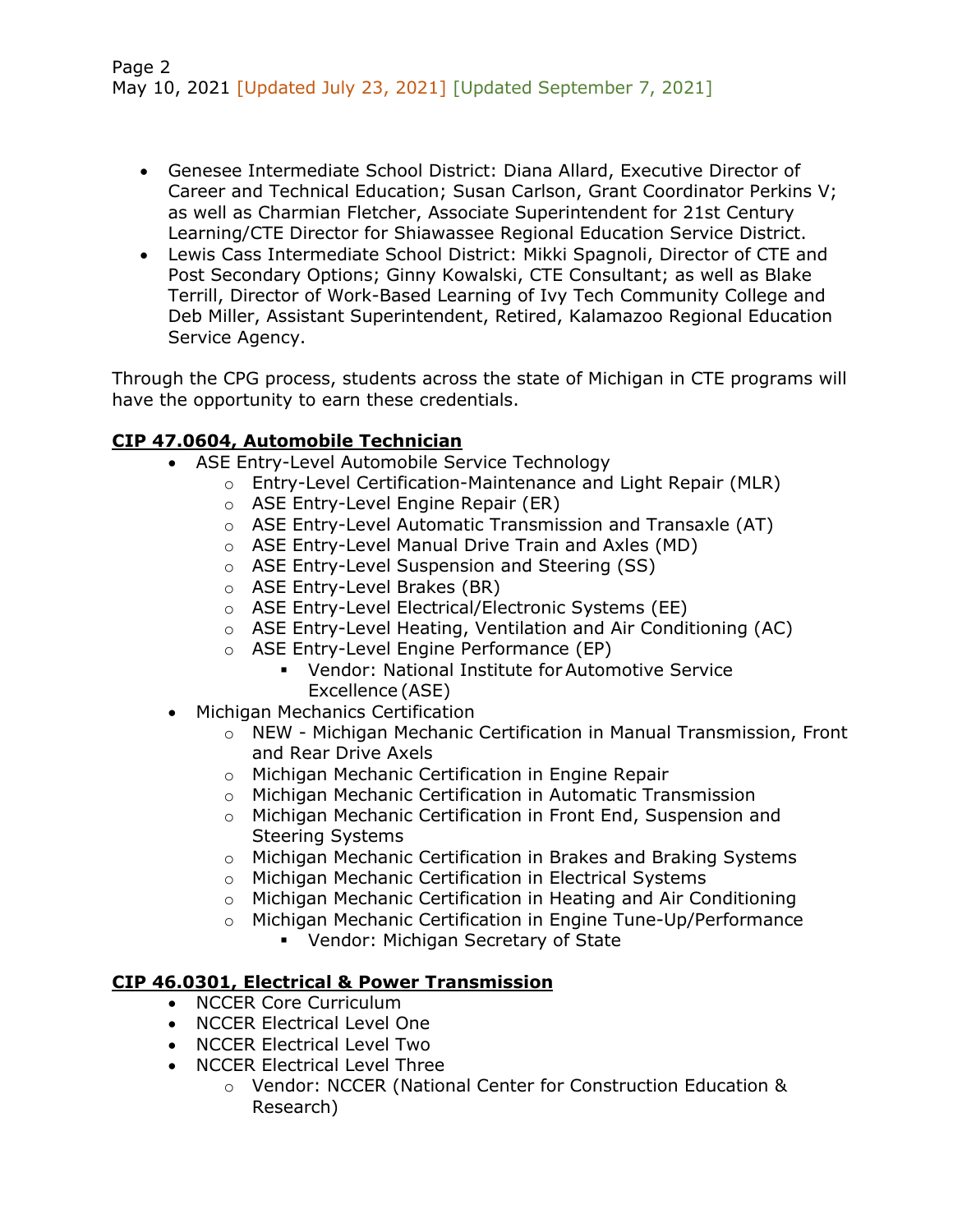Page 3 May 10, 2021 [Updated July 23, 2021] [Updated September 7, 2021]

*Note: To meet core performance indicator 5S1, a student must obtain NCCER Core Curriculum plus Electrical Level One.* 

#### **CIP 52.0299, Business Administration, Management & Operations**

- MOS: Microsoft Word or Microsoft Word Expert
- MOS: Microsoft PowerPoint
- MOS: Microsoft Excel or Microsoft Excel Expert
- Entrepreneurship and Small Business
- Communication Skills for Business
	- o Vendor: Certiport

*Note: To meet core performance indicator 5S1, a student must obtain a minimum of two of these credentials of any combination.*

# **CIP 46.0000, Construction Trades**

- NCCER Core Curriculum
- NCCER Carpentry Level One
- NCCER Carpentry Level Two
	- o Vendor: NCCER (National Center for Construction Education & Research)
- 60 Hour Prelicensure Builders Certificate
	- o Vendor: LARA-Michigan Builders License Education
- United Brotherhood Career Connections (CTIF) Level 1-3 + Multi-Craft Core Curriculum (MC3)
	- o CTIF Vendor: United Brotherhood of Carpenters
	- o MC3 Vendor: North America's Building Trades Unions (NABTU)
- NEW Home Builders Association of Michigan Certificate
	- o Vendor: Home Builders Association of Michigan

[Updated July 23, 2021] *Note: To meet core performance indicator 5S1 using NCCER, a student must obtain NCCER Core Curriculum plus Carpentry Level One and Carpentry Level Two. To meet core performance indicator 5S1 using CTIF, a student must obtain United Brotherhood Career Connections (CTIF) - Level 1-3 plus MC3.*

# [Updated August 26, 2021] **CIP 51.0000, Health Sciences**

- Emergency Medical Technician (EMT)
	- o Vendor: National Registry of Emergency Medical Technician (NREMT)
- Certified Pharmacy Technician (CPhT)
	- o Vendor: Pharmacy Technician Certification Board
	- o Vendor: National Healthcareer Association (NHA)
- Certified Nursing Assistant (CNA)
	- o Michigan Department of Licensing and Regulatory Affairs (LARA)
- Certified Clinical Medical Assistant (CCMA)
- Certified Patient Care Technician/Assistant (CPCT/A)
- Certified Phlebotomy Technician (CPT)
- Certified EKG Technician (CET)
	- o Vendor: National Healthcareer Association (NHA)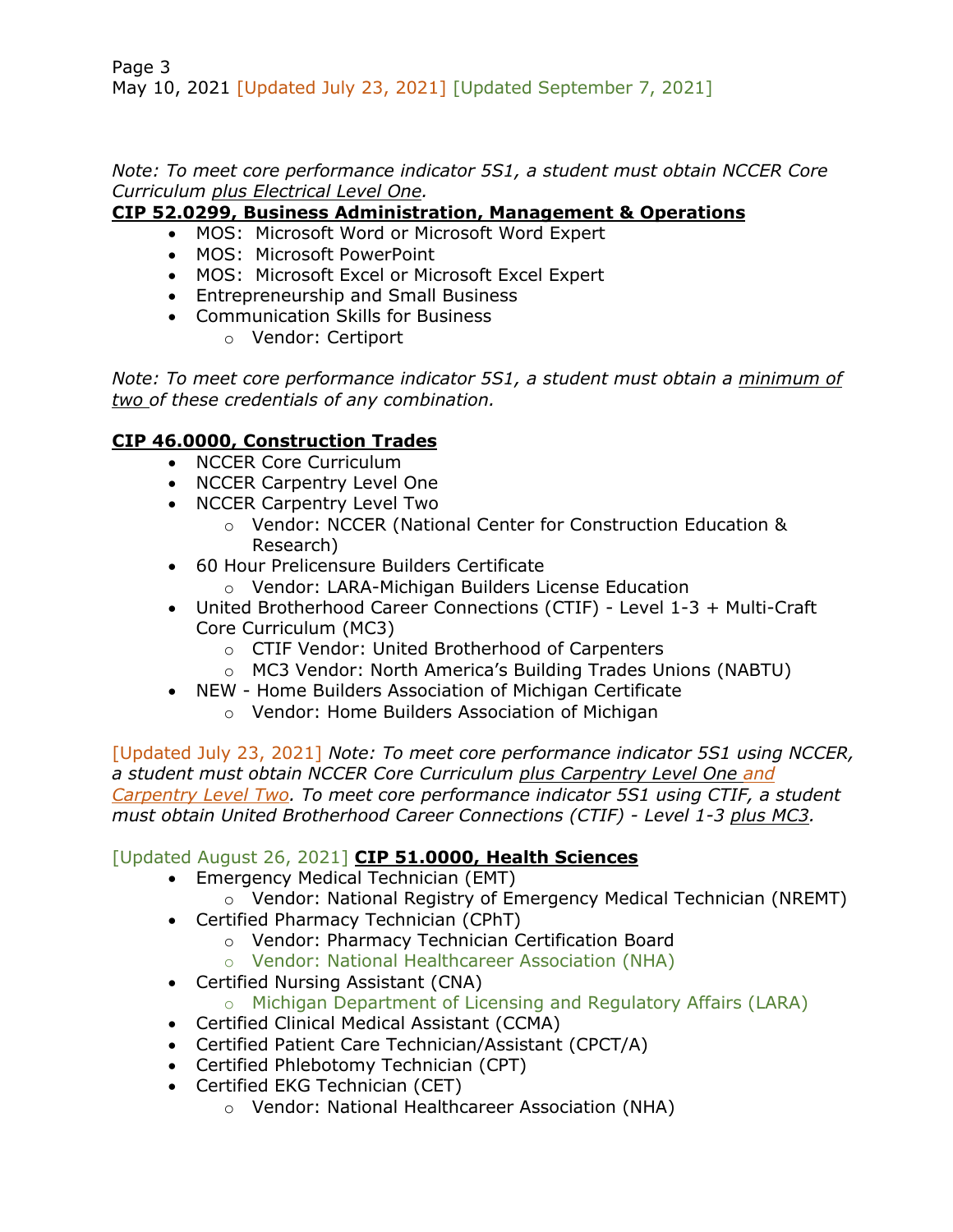Page 4 May 10, 2021 [Updated July 23, 2021] [Updated September 7, 2021]

*Note: To meet core performance indicator 5S1, both the Certified Phlebotomy Technician and the Certified EKG Technician credential require that a student also obtain Occupational Safety and Health Administration (OSHA) and First Aid/Cardiopulmonary Resuscitation (CPR) credentials.*